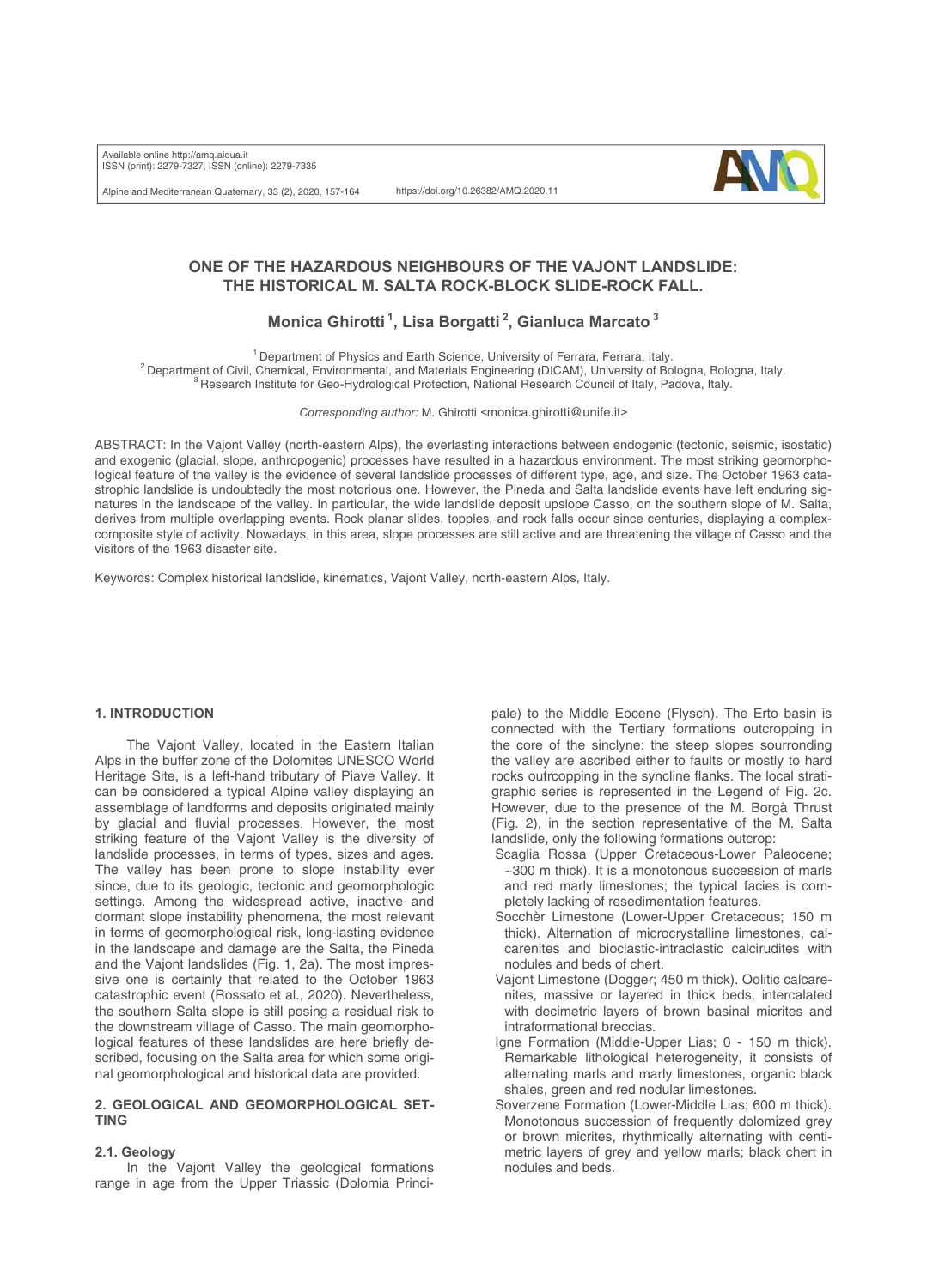

Fig. 1 - View of the Vajont Valley seen from east, with its main landslide accumulations concentrated in a restricted area. Here, the landslides, and the geological bodies, can be viewed as elements of the Memory (Modified from Dolomiti Project srl).

#### **2.2. Tectonics**

The Vajont Valley follows the core of an Alpine Syncline (Erto Syncline) with an E-W to WNW-ESE trending axis (Riva et al., 1990) gently plunging towards the E. The Erto Syncline lies on the hanging wall of the Belluno Thrust, one of the main structures of the Venetian south-vergent Alps (Doglioni, 1992; Massironi et al., 2013) and it is paired with a frontal asymmetric structure, the Belluno Anticline. The northern limb of the Erto Syncline is reversed and stretched by the M. Borgà Thrust, an older thrust passively transported on the back of the Belluno Thrust. The regional M. Borgà Thrust



Fig. 2 - a) Tectonic map of the western part of the Vajont Valley and Vajont Valley landslides. Labels of symbols: CE: Col delle Erghene Fault; CTr: Col Tramontin Fault; Sa: M. Salta Overthrust; Sp: Le Spesse Overthrust; CVC: Costa Vasei- Calta Faults; CTo: Col delle Tosatte Fault; SE: Erto Syncline. b) Tectonic cross-section at a regional scale. Legend: P - Tr = Permian-Triassic; J = Jurassic; K = Cretaceous, T = Tertiary (modified after Doglioni, 1992); c) Geological section. 1a - Quaternary; 1b - fluvial gravels filling the Vajont epigenetic gorge; 1c - 1963 Vajont landslide deposit; 2 - Scaglia Rossa Fm. (Upper Cretaceous-Lower Paleocene); 3 - Cretaceous-Jurassic Fms. (Socchér Fm. sensu lato and coeval): 3c - Socchér Fm. sensu stricto, 3d - Ammonitico Rosso and Fonzaso Fms.; 4 - Vajont Limestone (Dogger); 5 - Igne Fm. (Upper Liassic); 6 - Soverzene Fm. (Lower and Middle Liassic); 7 - Dolomia Principale (Upper Triassic) (modified after Riva et al., 1990; Semenza & Ghirotti, 2000).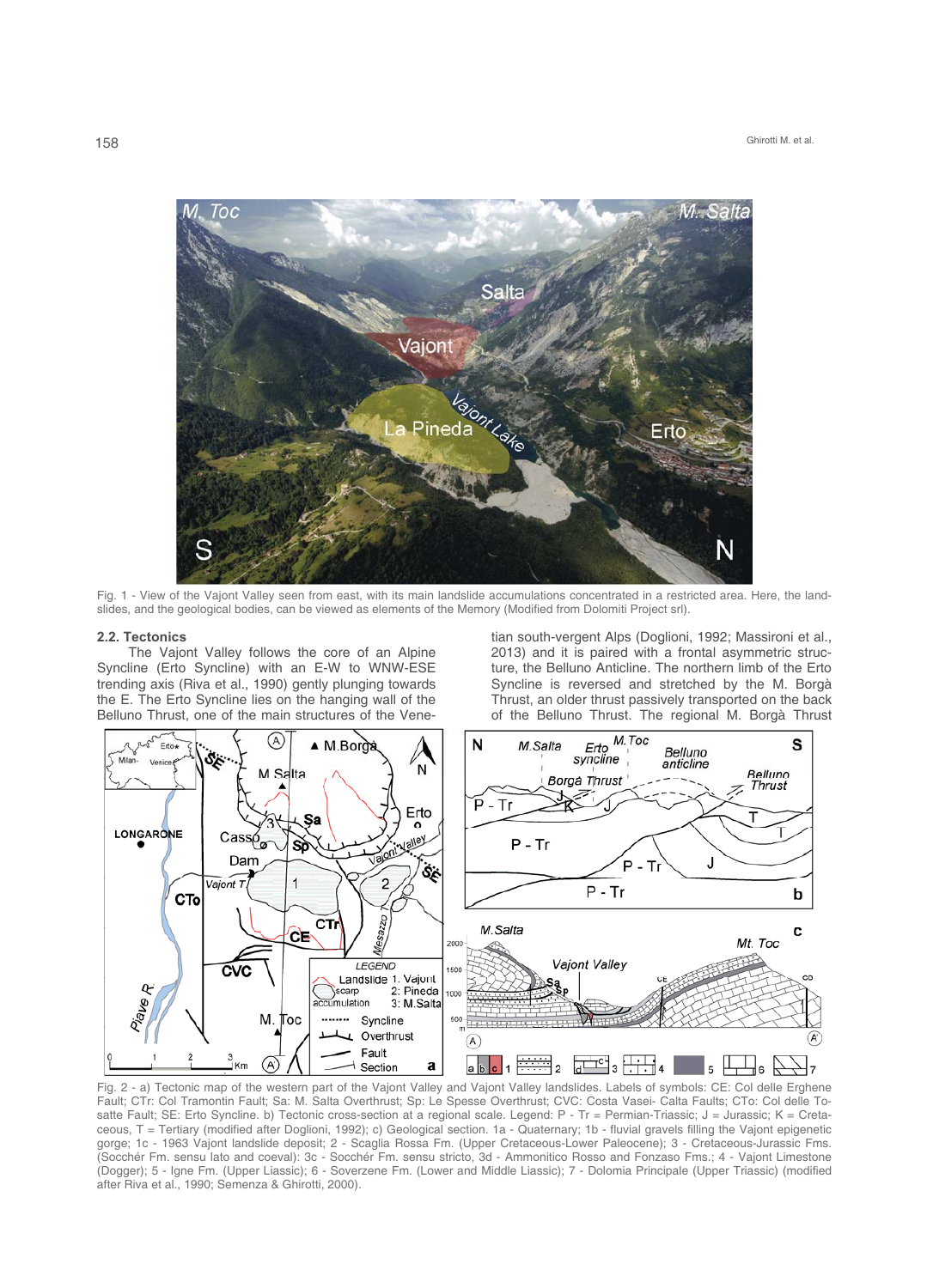uplifts limestone Jurassic in age on top of the Scaglia Rossa Fm. The M. Borgà Thrust is limited to the east, south and west by the M. Salta Overthrust (**Sa** in Fig. 2), which separates the Jurassic formations of the thrust itself from the underlying Scaglia Rossa. The Le Spesse Overthrust (**Sp** in Fig.2) runs almost parallel to **Sa** and develops within the Scaglia Rossa unit for almost all its path. The tectonic element between these two lines has been interpreted as a reversed wedge of Scaglia Rossa, detached from the top of the series that was overtaken by the M. Borgà Thrust, and pushed forward during its motion.

#### **2.3. Geomorphology**

The main geomorphological feature of the Vajont Valley is the presence of several huge landslide deposits of different type, age and size, that will be described in the following sections. However, besides landslides, the valley is also rich in glacial and fluvial deposits and karst landforms (Pasuto, 2017). The glacial history of the region is poorly known, since related landforms have been dismantled by subsequent slope and karst processes, especially in Vajont Valley. During the Last Glacial Maximum (LGM), the hanging Vajont Valley was probably occupied by a local glacier merging into the main Piave Glacier. Afterwards, the valley has been dammed several times by landslides activated during or after deglaciation (Wolter et al., 2016). As a consequence, the Vajont Stream has been from time to time diverted northwards and southwards, probably cutting more than one persistent and deep epigenetic gorges prior to the catastrophic 1963 failure (Fig. 2c).

## **3. LANDSLIDE TYPES AND PROCESSES IN THE VAJONT VALLEY**

#### **3.1. The neighbouring landslides**

The Vajont landslide (northern Italy) is one of the best known and most tragic examples of a natural disaster induced by human activity. The northern slope of M. Toc underwent nearly 3 years of intermittent, slow slope movements, beginning at the time of the first filling of the reservoir. On the 9th October 1963 at 22:39 local time, during the third reservoir emptying, a catastrophic landslide suddenly occurred on the southern slope of the Vajont dam reservoir and the whole mass collapsed into the reservoir itself. The failed mass (270  $\text{Mm}^3$  of rock) drove the water of the reservoir forward, giving rise to a wave, which overtopped the dam at a height of more than 100 m above the crest and hurtled down the Vajont gorge to the Piave Valley floor. The flood destroyed many villages and almost 2000 people lost their lives. The slide moved a 250 m thick mass of rock some 300 to 400 m horizontally with an estimated velocity of 20 to 30 m/s, before running up and stopping against the opposite side of the Vajont Valley. At present, the area affected by the 1963 landslide is subject to environmental and town planning restraints. Numerous initiatives have been carried out in order to keeping the memory of the catastrophic disaster alive (Rossato et al., 2020).

The pre-historic Pineda landslide, similarly to the Vajont landslide, has had a large impact on the morphology of the valley (Pasuto, 2017; Ghirotti et al., 2013). It has detached from the steep, bare slope on the north of M. Borgà (Fig. 2a). It can be defined as a translational landslide (Dykes et al., 2013) which turned into a rock avalanche (Esposito et al., 2015). The sliding surface is visible on the right side of the valley along a footpath that connects the villages of Casso and Erto, while the large accumulation is located at the base of the opposite slope. The landslide would have dammed the Vajont River and Mesazzo Stream, with implications for river course, erosion of the landslide dam, and evolution of the valley geomorphology (Esposito et al., 2015; Wolter et al., 2016). The source area is currently characterized by a debris cover which is often involved in debris flow phenomena. The Pineda landslide overlaps a delta sequence (topset, foreset, bottomset) of glaciofluvial origin, allowing its preservation. This delta entered an extinct glacial lake, as witnessed by laminite sequences with drop-stones. A diamictite, hypothesized to be a glacial till, locally covers the Pineda landslide body (Masè et al., 2004; Ghirotti et al., 2013). This would point to a pre-LGM age for the Pineda event.

#### **3.2. The Salta landslides**

The Salta area is located on the northern slope of the Vajont Valley. Active slope processes are severely threatening the small village of Casso, where some tens of people live. Rock and debris falls originating from the uppermost part of the southern slope of M. Salta, at an elevation of about 1500 m a.s.l., can be considered the most hazardous slope process still active in the valley. In the 1960s, large boulders reached the secondary road connecting the village of Casso to Regional Road 251. Since 1990, minor rock falls have been repeatedly reported on the same slope. The most recent rock fall event occurred in 2001, when five blocks detached at 1050 m a.s.l from the Scaglia Rossa Fm. cropping out above the village of Casso, fell for about 300 m and reached the outskirts of the village (Tagliavini et al., 2009). The steep accumulation of the Salta landslides covers a total area of about 250,000  $m^2$  stretching between 1250 and 850 m a.s.l. and has a volume of approximately 2.5 Mm<sup>3</sup>. It is composed by abundant huge blocks, which can reach a volume of some hundreds of cubic meters. Marcato et al. (2007) based on the distribution of the blocks and their dimensions, suggest that the kinematics of major past events in the southern M. Salta slope can be described as rock avalanches (Evans & Hungr, 1993). Recently, a quarry has been opened east of Casso to exploit the debris materials for construction purposes- to set up a retaining zone to protect the village. Apart the most recent events, the wide landslide deposit upslope Casso appears to be the result of multiple overlapping events, but only one of these can be dated. In a written document dating back to 1688 a landslide event occurred 14 years before is referred to. Therefore, it can be dated back to 1674. Moreover, in a historical map dating back to 1747 found in the archive of Casso church, the two branches of the deposits are clearly visible (Fig. 3): one is called "*motta prima de sassi cascata dalla Croda di Salta*" (first landslide composed by stones fallen from the M. Salta), the other "*motta seconda*" (second landslide). The main scarp is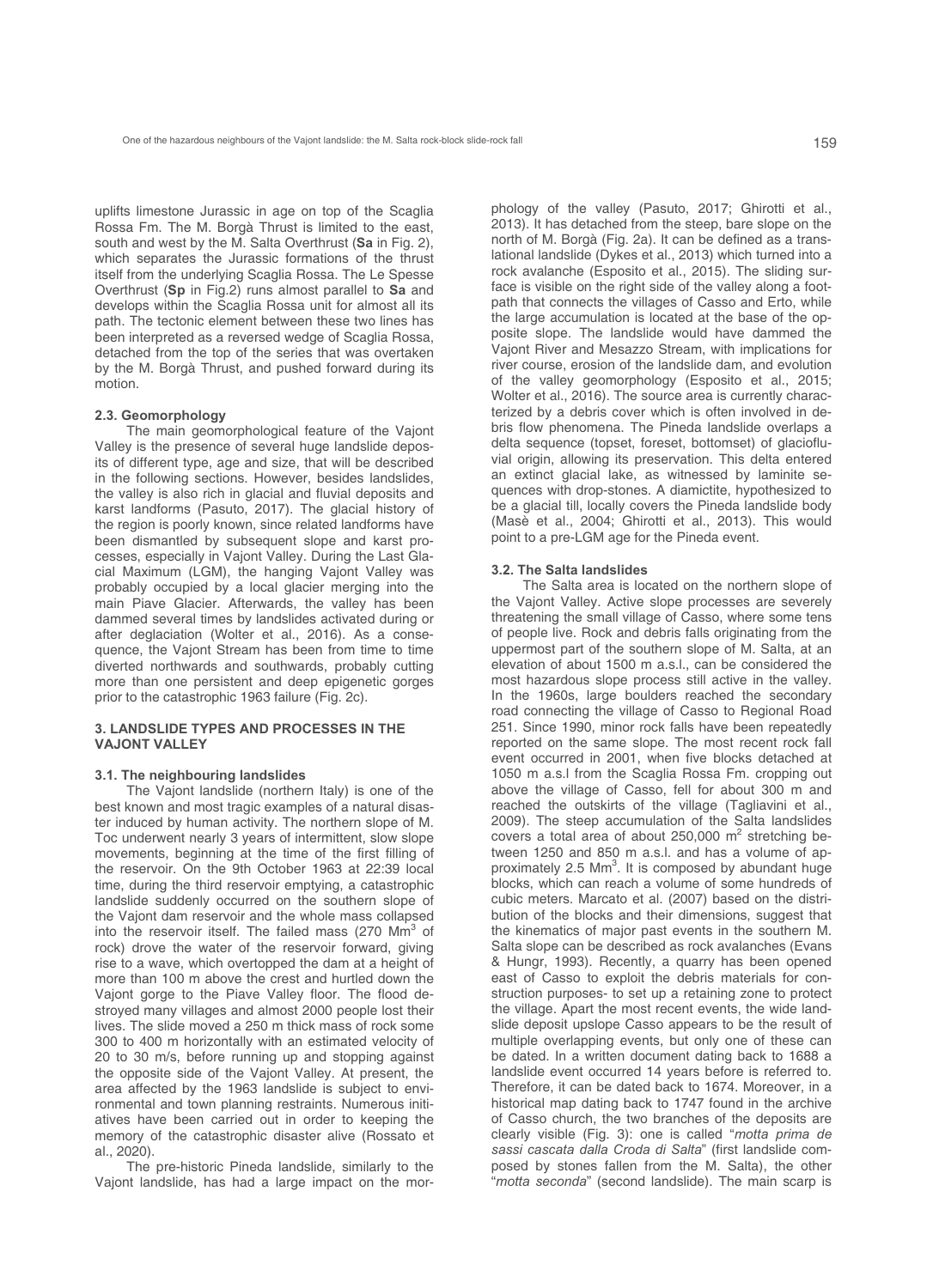

Fig. 3 - a) Historical map of the southern slope of M. Salta dating back to 1747; b) contour of the landslide body and crown areas.

labelled as "*Croda cascata in due volte*", that is scarp fallen in two different moments. It can be deduced that two different events have occurred, spreading from East to West. The scarp and the accumulation zone of the 1674 event are still evident. The depicted deposit reaches the lower sector of the slope, as it can be observed

even nowadays, with two distinct lobes which reach downwards altitudes between 950 and 800 m a.s.l. (Fig. 4). Two minor rock fall deposits, related to small scarps outcropping just north of Casso, are not represented in the historical map, meaning that they could have fallen after 1747 or that they were too small to be mapped.



Fig. 4 - a) Geological map of the southern slope of M. Salta; b) geological sections and kinematic indicators of M. Salta landslides. Legend: 1 - M. Salta landslide deposits; 2 - undifferentiated Quaternary deposits; 3 - Scaglia Rossa Fm.; 4 - Socchèr Limestone Fm.; 5 - Vajont Limestone Fm.; 6 - Igne Fm.; 7 - Soverzene Fm.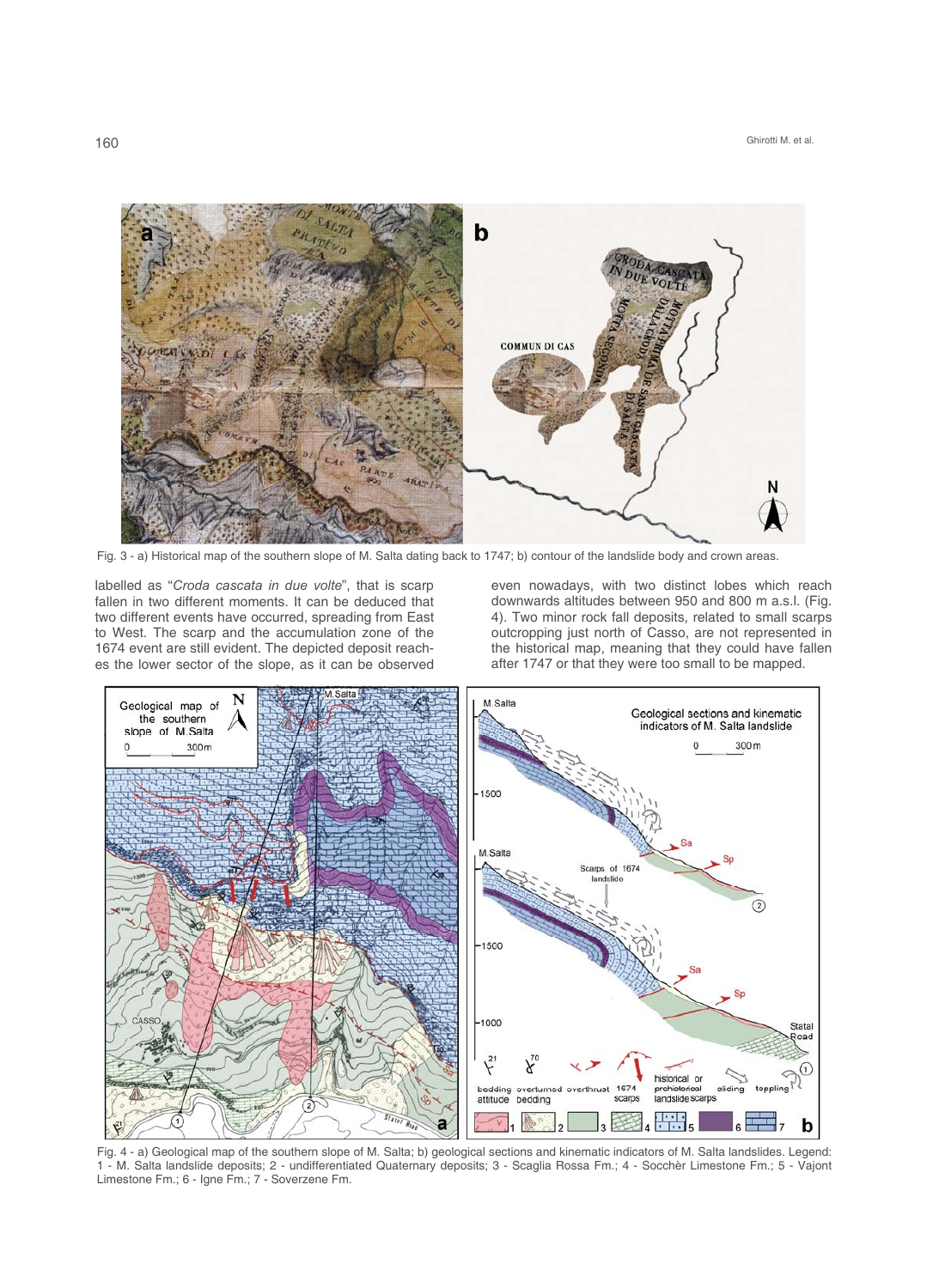

Fig. 5 - a) View of the 1674 M. Salta landslide, from South: Sa M. Salta overthrust; Sp Le Spesse overthrust; b) aerial view of the main geomorphological features of the landslide: the yellow circle indicates the toe of the western lobe, at present exploited by quarrying activity; the red circle shows the eastern lobe which affects the road connecting Casso to the Vajont Valley; in the purple circle active slope deposits cover the central part of the 1674 landslide body (Google Earth); c) picture of the toe of the western lobe taken in '80s, before the opening of the quarry: the blocks are heterometric, angular, subangular, and monolithologic (Vajont Limestone Fm.)

The geomorphological evolution of the slope appears to be mostly driven by the structural setting. In particular, the M. Borgà thrust is certainly the main conditioning structural element that has led to the weakening of the rock mass and has driven the subsequent slope failure (Fig. 4). The emplacement of the thrust has sheared the rock and has induced intensive and pervasive brittle fracturing processes (Stead et al., 2019).

Above the thrust zone, folded and faulted bedding planes dip steeply towards the slope free face, predisposing the rock mass to failure (Fig. 4). In particular, in the upper part of the slope (2050-1700 m a.s.l.) the Vajont limestones dip 30° downslope, whereas in the middle part (1700-1525 m a.s.l.) the slope is still homoclinal, but the dip increases up to 45°. In the lowermost part of the slope, the bedding is dipping into the slope.

The slope is characterized by the presence of different structural and landslide scarps, distributed along tectonic discontinuities. More in detail, the first series of scarps is located around 2000 m a.s.l. and it is supposed to be the remnant of even older events of the same type and style of activity as of the 1674 event.

From 1700 to 1425 m a.s.l. four orders of scarps can be found, and the latter corresponds to the crown of the 1674 landslide (Fig. 4a). It displays a semicircular shape and is delimited by steep walls, several meters high, carved in the Vajont Limestone Formation. Downslope, several minor scarps follow the strike of the bedding (from WNW-ESE to EW). The scarp located around 1430 m a.s.l. limits a recent landslide scarp to the south.

The main scarp of the 1647 landslide is characterized by a series of steps forming three orders of vertical scarps reaching 20-30 m height, merging in a single irregular scarp along the western flank of the landslide crown. The historical landslide accumulation covers an area of about 160,000  $m^2$ , with a length of about 800 m and an estimated volume in the order of  $1,5$  Mm<sup>3</sup>. Its head lies at about 300 m from the lowermost scarp and is composed by huge blocks up to 840  $m^3$  volume.

The blocks have a prismatic to cubic shape and the farthest one has reached 750 m a.s.l. At places, the landslide deposit is covered by slope deposits due to erosional processes following the XVII century event. A relatively small and recent landslide deposit is in turn covering the scree slope around 1150 m a.s.l., witnessing ongoing slope instability processes (Fig. 5).

The 1674 landslide might have displayed a complex style of activity. The movement started as a rock block slide in the homoclinal slope evolving in a rock toppling at the front of the overthrust, where the bedding planes are sub-vertical (Fig 4b, section 1). The movement continued along the slope as a rockfall. The same kinematics can be hypothesized also for landslides occurring in other sectors of the southern slope of M. Salta in historical or prehistorical times (Fig. 2b, section 2).

The scarps of the minor westernmost landslides are characterized by a stepped morphology. The main movement appears to be by toppling, followed by slides and falls. The maximum volume of the blocks is of about  $70 \text{ m}^3$ . These landslide events are supposed to be more recent since their body is not covered by any slope de-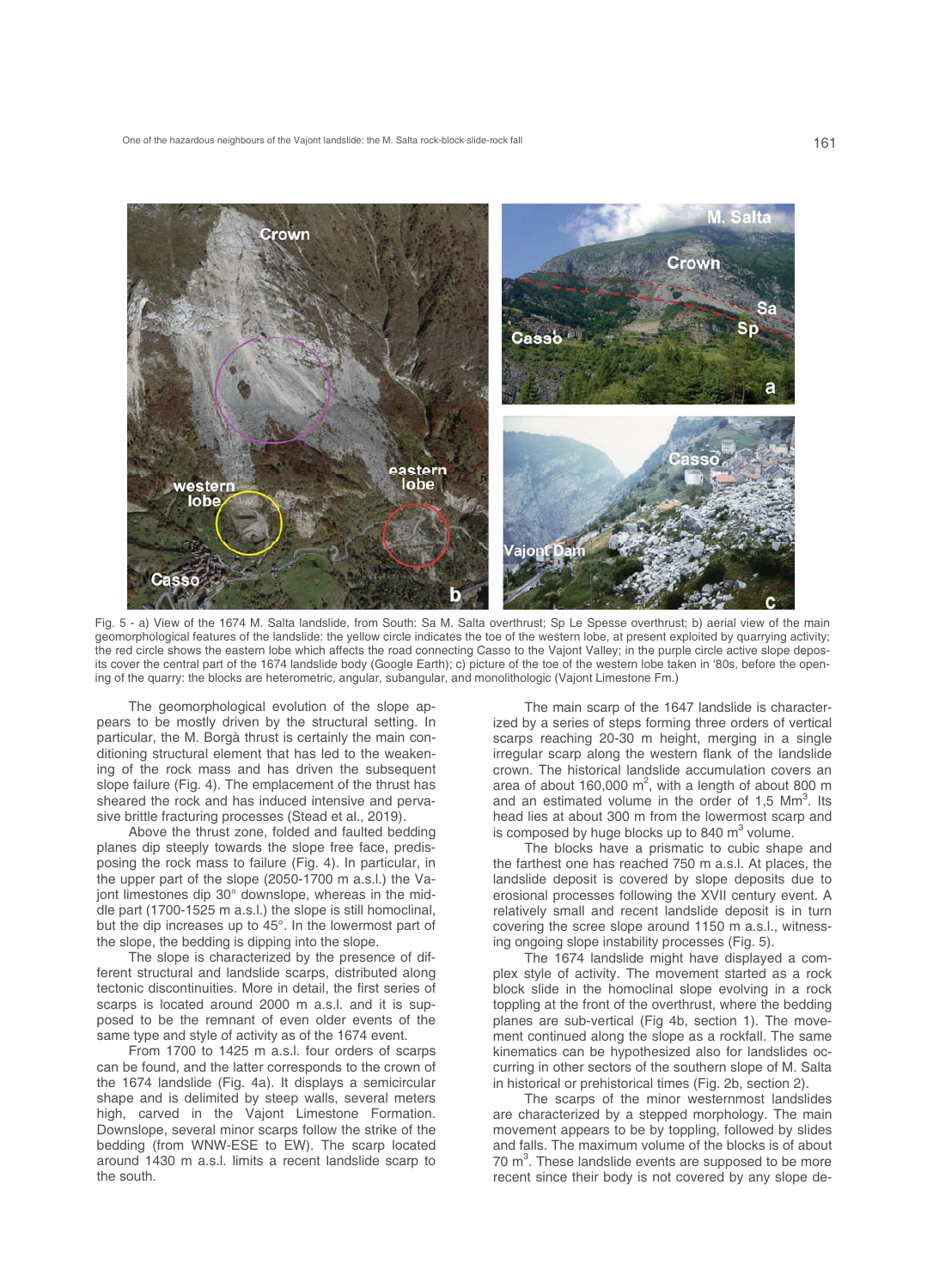

Fig. 6 - a) General view of the main scarp of M. Salta landslide (red arrows mark the location of trenches and the extensometric net); b) a trench, more than 10 m wide and several tens of meters deep; c) outcrop of the Vajont Limestone Fm. Forming the main scarp at 1575 m a.s.l. in correspondence with the sliding surface; d) isolated rock wedges at critical stability condition, located at the eastern part of the main scarp. (Figures 6a, c and d courtesy of CNR-IRPI PD).

posits.

At the moment, the most hazardous sector appears to be the main scarp and its surroundings, along with the steep debris accumulation (Fig. 5b and 6a). This area stretches from 1250 m a.s.l. to 1475 m a.s.l. It displays a steep and rugged morphology, developed in an intensely fractured rock mass. Field surveys have revealed unstable rock blocks with volumes exceeding 1,000 m<sup>3</sup>. These blocks are separated by fractures up to 2 m wide and 10-15 m deep (Fig. 6d). The shape of the scarp itself is due to the intersection of four joint sets: the main one is parallel to the bedding, and the secondary one is almost perpendicular to it. Here, huge blocks (volume in the order of 300  $m<sup>3</sup>$ ) are isolated from the rest of the slope and have already undergone a backtilting movement along the bedding plane (Fig. 6b). It is evident that those blocks represent a threat for the village of Casso (Fig. 6c).

A monitoring system, based on extensometers placed across some large and open fractures located north-west of the 1674 crown between 1500 and 1600

m a.s.l., provided data about their opening and closing trends for a few years (Ghirotti, 1995). Unfortunately, the monitoring system is presently out of order.

Being this region active from the seismic point of view, the effect of seismic acceleration on the stability of the rocky scarps and of the debris has been addressed. The results of numerical modelling (Marcato et al., 2007; Tagliavini et al., 2009) show that the village of Casso and the road could still be affected by rock falls detaching from the scarps and/or by remobilisation of debris deposits. The modelled scenarios could in principle be used for functional countermeasure works design and civil protection plans. For instance, as suggested by Marcato et al. (2007), a realistic mitigation of the residual risk posed to the village of Casso could foresee the continuation and progressive enlargement of the quarrying activity, in order to create a zone that could contain the debris possibly remobilised in case of co-seismic landslide events.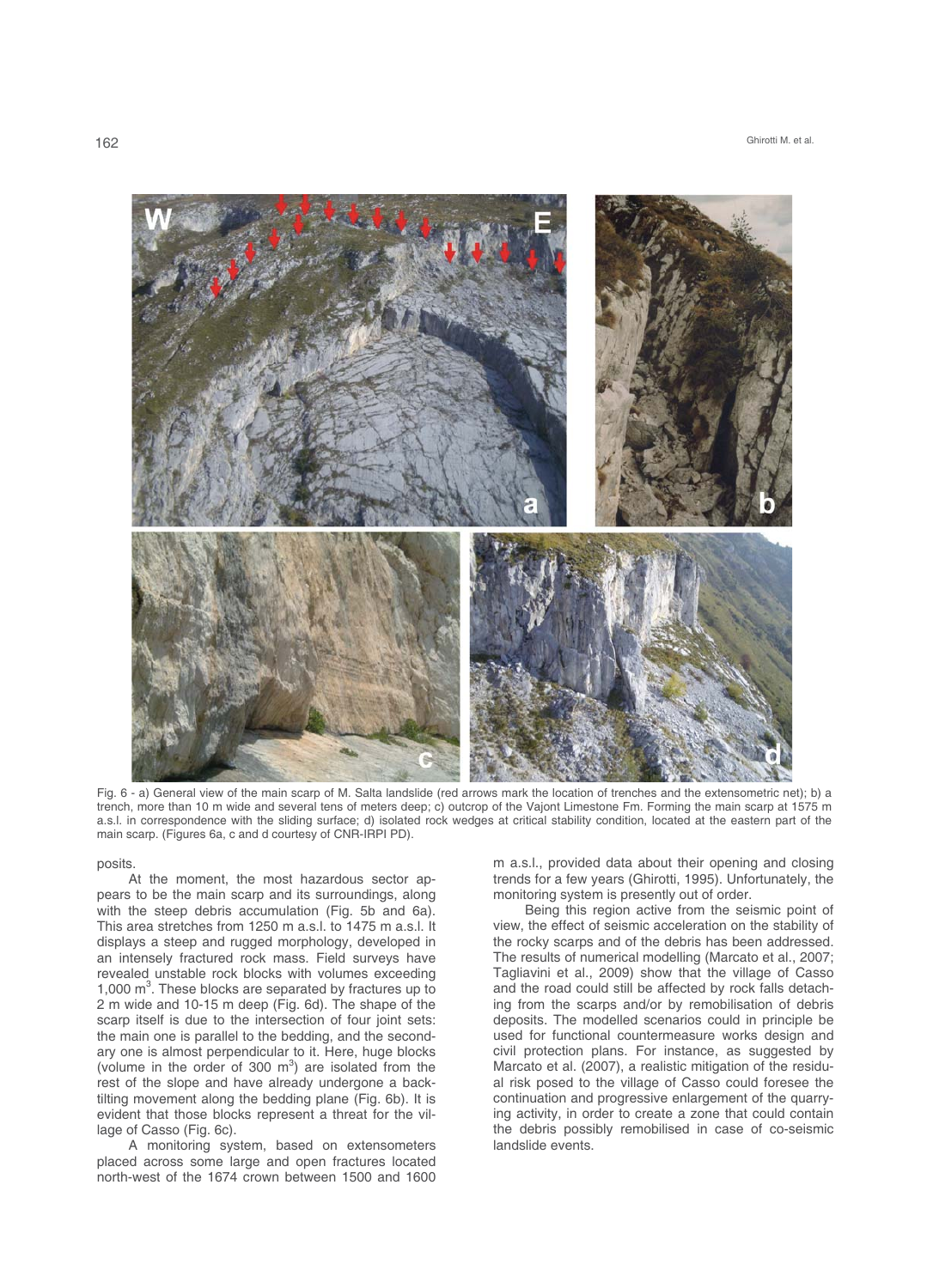### **4. CONCLUSIONS**

The Vajont Valley is a tectonically and geomorphologically active area, where many large mass movements have occurred in the recent and distant past. The instability of the M. Salta southern slope is certainly driven by the peculiar geologic and tectonic structure and in particular by the presence of a heavily fractured bedrock in the frontal band of the local thrust (Benko & Stead, 1998; Stead & Wolter, 2015). Other factors have played a role in the progressive decay of the frictional strengths of the joint surfaces, like alpine climate and climate changes and related erosional processes, groundwater flow and karst dissolution, along with seismicity. Glacial erosion and possible debuttressing have weakened the rock masses and changed stresses in the slope by unloading. The influence of past and current seismicity is not known, in terms of major co-seismic events, as only relatively small rock falls events have been recorded. Nevertheless, earthquakes may have affected the strength of steep and fractured rock slopes. In conclusion, the combination of individual predisposing factors appears to be more relevant than specific triggers in driving slope processes affecting the M. Salta southern slope.

## **REFERENCES**

- Benko B., Stead D. (1998) The Frank slide: a reexamination of the failure mechanism. Canadian Geotechnical Journal, 35, 299-31. Doi: 10.1139/t98-005
- Doglioni C. (1992) Relationships between Mesozoic extensional tectonics, stratigraphy and Alpine inversion in the Southern Alps. Eclogae geol. Helv., 85(1), 105-126.
- Dykes A.P., Bromhead E.N., Hosseyni S.M., Ibsen M. (2013) - A geomorphological reconnaissance of structurally-controlled landslides in the Dolomites. In Genevois R., Prestininzi A. (eds) International Conference on Vajont - 1963-2013: thoughts and analyses after 50 years since the catastrophic landslide. Italian Journal of Engineering Geology and Environment, Book Series No.6. Sapienza Università Editrice, Rome, 129-136. Doi:10.4408/IJEGE.2013-06.B-10
- Esposito C., Sánchez Cabanillas B., Bozzano F. (2015) - New data and interpretation of the huge clastic deposit of "La Pineda hill" (Vajont valley, northern Italy). Rend. Online Soc. Geol. It., 35, 117-120. Doi: 10.3301/ROL.2015.78
- Evans S.G., Hungr O. (1993) The assessment of rockfall hazard at the base of talus slopes. Canadian Geotechnical Journal, 30, 620-636. Doi: 10.1139/t93-054
- Ghirotti M. (1995) L'antica frana del M. Borgà e primi risultati del monitoraggio dell'area di Prà del Salta (Casso, PN). Quad. Geologia Applicata, 1, 123- 130, Pitagora Editrice, Bologna.
- Ghirotti M., Masetti D., Massironi M., Oddone E., Sapigni M., Zampieri D., Wolter A. (2013) - The 1963 Vajont landslide (Northeast Alps, Italy): post-

 conference field trip (October 10th, 2013). Italian Journal of Engineering Geology and Environment - Book Series No. 6, 635-646, Sapienza Università Editrice, Rome, Italy.

Doi: 10.4408/IJEGE.2013-06.B-61

Marcato, G., Fujisawa, K., Mantovani, M., Pasuto, A., Silvano, S., Tagliavini, F., Zabuski, L. (2007) - Evaluation of seismic effects on the landslide deposits of Monte Salta (Eastern Italian Alps) using distinct element method, Nat. Hazards Earth Syst. Sci., 7, 695-701.

www.nat-hazards-earth-syst-sci.net/7/695/2007/

- Masè G., Semenza M., Semenza Pa., Semenza P., Turrini M.C. (2004) - Le foto della frana del Vajont. Ed. K-flash. 1-47, 3 maps, CD-RO M with 300 photos, Ferrara. http://www.k-flash.it/editoria\_en.html
- Massironi M, Zampieri D, Superchi L, Bistacchi A, Ravagnan R, Bergamo A, Ghirotti M, Genevois R (2013) - Geological structures of the Vajont landslide. Italian Journal of Engineering Geology and Environment, Book Series No. 6, 573-582, Sapienza Università Editrice, Rome, Italy. Doi: 10.4408/IJEGE.2013-06.B-55
- Pasuto A. (2017) The Vajont Valley (Eastern Alps): A Complex Landscape Deeply Marked by Landsliding. In M. Soldati- M. Marchetti (eds.), Landscapes and Landforms of Italy, World Geomorphological Landscapes, 135-145. Doi: 10.1007/978-3-319-26194-2\_11
- Riva M., Besio M., Masetti D., Roccati F., Sapigni M, Semenza E. (1990) - Geologia delle Valli Vajont e Gallina (Dolomiti orientali). Annali Università di Ferrara (Sezione Scienze Geologiche e Paleontologiche), 2 (4), 55-76.
- Rossato S., Ghirotti M., Gabrieli F., Livio F., Bovo F., Brezzi L., Campedel P., Cola S., Ivy-Ochs S., Martin S., Mozzi P., Pasuto A., Rigo M., Simonini P., Surian N., Viganò A., Vockenhuber C., Wolter A. (2020) - Learning from the past to face the future: landslides in the Piave Valley (Eastern Alps, Italy), Alpine and Mediterranean Quaternary, 33, 2, 209-228.

Doi: 10.26382/AMQ.2020.14

- Semenza E., Ghirotti M. (2000) History of 1963 Vajont Slide. The importance of the geological factors to recognise the ancient landslide. Bull. Eng. Geol. Env., 59, 87-97. Doi: 10.1007/s100640000067
- Stead D., Donati D., Wolter A., Sturzenegger M. (2019) Application of Remote Sensing to the Investigation of Rock Slopes: Experience Gained and Lessons Learned. ISPRS J. Geo-Inf., 8, 296. Doi: 10.3390/ijgi8070296
- Stead D., Wolter A. (2015) A critical review of rock slope failure mechanisms: The importance of structural geology. Journal of Structural Geology, 74, 1-23.

Doi: 10.1016/j.jsg.2015.02.002

Tagliavini F., Reichenbach P., Maragna D., Guzzetti F., Pasuto A. (2009) - Comparison of 2-D and 3-D computer models for the M. Salta rock fall, Vajont